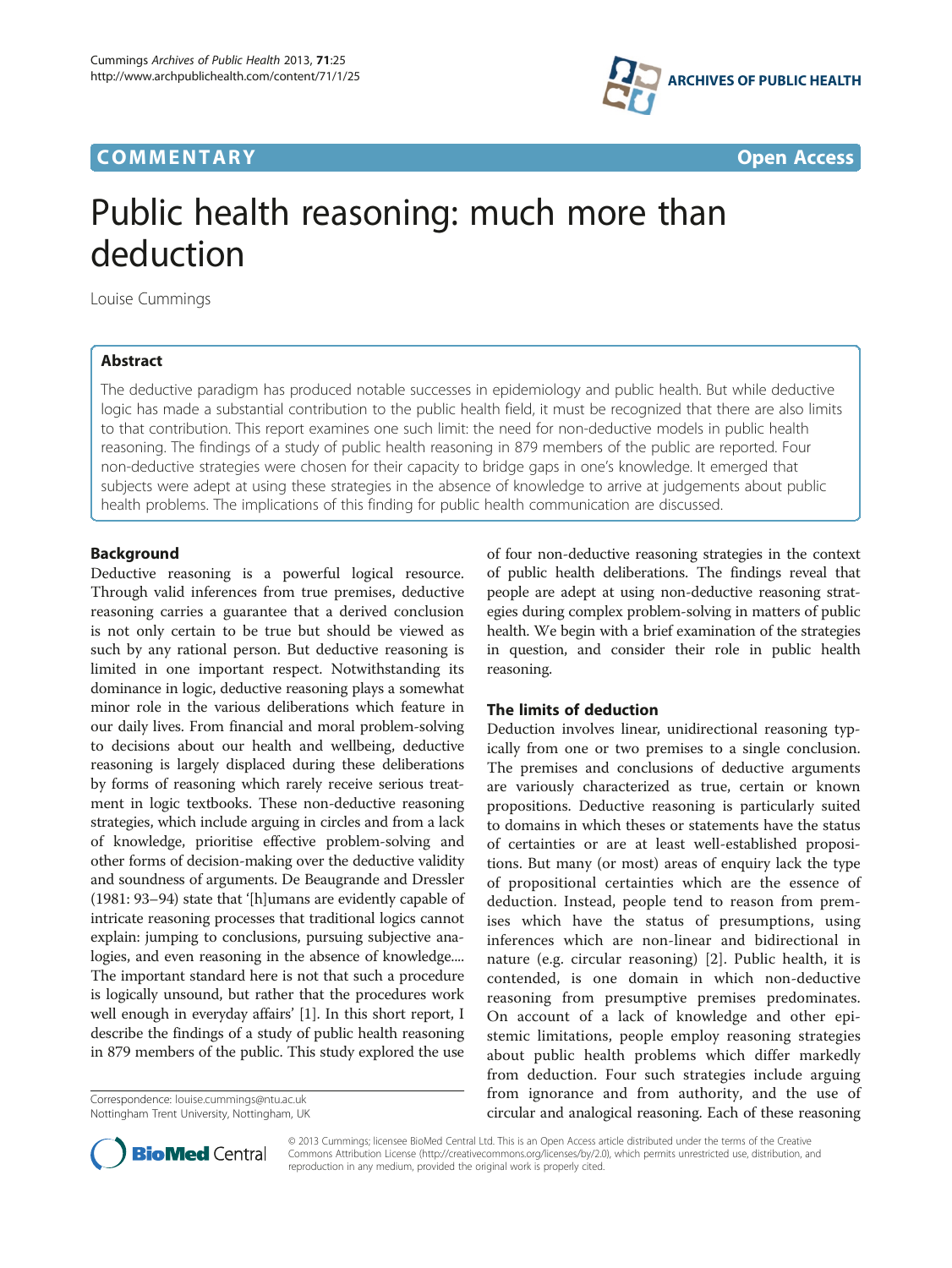strategies is well adapted to the public health context on account of its ability to bridge gaps in one's knowledge. This important heuristic function of these strategies has been discussed in several publications to date [[3-9](#page-3-0)]. For the purposes of the current discussion, this function is demonstrated in the case of one of these strategies, the argument from ignorance. In a classic argument from ignorance, one argues from an absence of knowledge or evidence that  $P$  is true to the conclusion that  $P$  is false (also, from an absence of knowledge or evidence that  $P$  is false to the conclusion that  $P$  is true). The former version of this argument has the following form:

There is no evidence that scrapie is transmissible to humans.

Therefore, scrapie is *not* transmissible to humans.

The standard logical view of the argument from ignorance is that it is an informal fallacy – a lack of knowledge, it is contended, is a weak basis indeed for a conclusion about the truth or falsity of a proposition. However, in more recent logical analyses this argument is considered to be not only non-fallacious but strongly rationally warranted under certain epistemic conditions. These conditions include the epistemic closure of a knowledge base in a particular domain and the exhaustive search of that base. These conditions were fulfilled in the case of the above argument from ignorance which came to prominence during the UK's BSE epidemic. This argument represented the conclusion of a study by Brown and colleagues in 1987 [\[10\]](#page-3-0). Certain attributes of this study conferred strong rational warrant on the conclusion of the argument. Specifically, a 15-year epidemiological investigation of scrapie (a brain disease in sheep) and Creutzfeldt-Jakob disease (CJD) in France enabled investigators to claim closure of the knowledge base on these diseases. Additionally, a review of the world literature by Brown and his colleagues allowed them to claim that this knowledge base had also been exhaustively searched. Under these epistemic conditions, a lack of evidence was a strong rational basis for the conclusion that scrapie is not transmissible to humans. This conclusion had considerable significance for scientists who later used it extensively in BSE risk assessments. (Most of these assessments were arrived at through an analogy with scrapie.) The heuristic value of this argument from ignorance lay in its use of an absence of knowledge or evidence to arrive at a conclusion about the non-transmissibility of scrapie to humans. The other non-deductive strategies examined in the current study have similar heuristic functions. The reader is referred to Gigerenzer and Brighton (2009) for discussion of the nature and function of heuristics [\[11\]](#page-3-0).

## Study of public health reasoning

A total of 879 members of the public participated in a questionnaire study of public health reasoning. Subjects, who were both male and female and aged between 18 and 65 years, were from diverse educational, socioeconomic and ethnic backgrounds (see Table 1). All subjects completed an anonymous postal questionnaire in which a number of (actual and non-actual) public health scenarios were presented (see Table [2\)](#page-2-0). Several epistemic conditions, which were expected to confer differing levels of rational warrant on the four non-deductive reasoning strategies, were systematically manipulated across these scenarios. Four questions followed each passage. Two of these questions could be answered on the basis of information explicitly presented in the passage. These questions were intended to create the impression among subjects that they were participating in a reading comprehension task. A third question examined if a particular inference had been drawn. A fourth question was open-ended and encouraged subjects to elaborate on the grounds for their response to the inference question. All passages were scrutinised by two public health consultants in advance of the study, and were considered to have high plausibility. Two linguists also examined the passages and assessed them to be comprehensible to the average reader.

Full results of the study are reported elsewhere [\[12](#page-3-0)]. Quantitative and qualitative data analyses indicated that subjects are adept at recognising the epistemic conditions under which all four non-deductive reasoning strategies are rationally warranted. Judgements about the problems presented in the scenarios revealed that conditions such

Table 1 Subject characteristics

|                  | Subject characteristics (total = 879 subjects) |
|------------------|------------------------------------------------|
| Age              | Average: 43.8 years                            |
|                  | Range: 18-65 years                             |
| Gender           | Male: 292 subjects                             |
|                  | Female: 587 subjects                           |
| <b>Education</b> | University level: 589 subjects                 |
|                  | Secondary school level: 290 subjects           |
| <b>Ethnicity</b> | White British: 789 subjects                    |
|                  | White Irish: 30 subjects                       |
|                  | Asian or British Asian Indian: 15 subjects     |
|                  | Asian or British Asian Pakistani: 4 subjects   |
|                  | Black or Black British Caribbean: 3 subjects   |
|                  | Black or Black British African: 3 subjects     |
|                  | Mixed: White and Black Caribbean: 1 subject    |
|                  | Mixed: White and Black African: 1 subject      |
|                  | Mixed: White and Asian: 1 subject              |
|                  | Other: 32 subjects                             |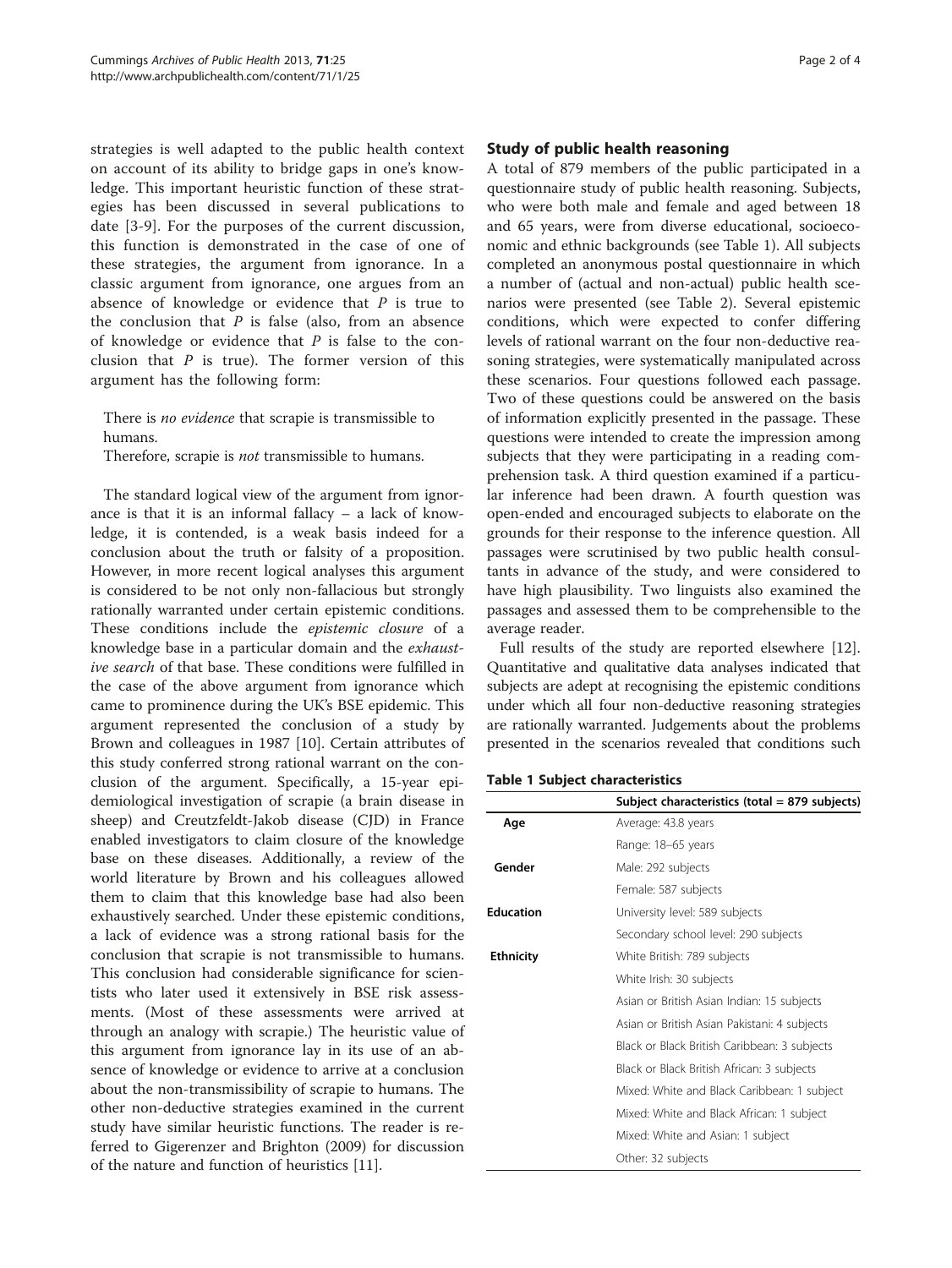#### <span id="page-2-0"></span>Table 2 Public health scenarios

|    | Description of public health scenario                                                 |  |
|----|---------------------------------------------------------------------------------------|--|
|    | Arguments from authority:                                                             |  |
| 1  | Pronouncements on BSE by the Spongiform Encephalopathy<br><b>Advisory Committee</b>   |  |
| 2  | Use of chemicals in food production                                                   |  |
| 3  | Aspirin use and Reye's syndrome in children                                           |  |
| 4  | Cancer risks posed by a nuclear power facility                                        |  |
| 5  | Safety of the measles, mumps and rubella (MMR) vaccine                                |  |
| 6  | Electromagnetic emissions from mobile phone masts                                     |  |
| 7  | Pronouncements on BSE by the Southwood Working Party                                  |  |
| 8  | Air-borne chemical emissions from a recycling facility                                |  |
|    | Arguments from ignorance:                                                             |  |
| 9  | Risk assessment of the transmissibility of scrapie to humans                          |  |
| 10 | Assessment of findings from clinical trials of a new asthma drug                      |  |
| 11 | Risk assessment of the transmissibility of BSE to humans                              |  |
| 12 | Health risks associated with chemicals in effluent from a<br>pharmaceutical plant     |  |
| 13 | Assessment of the safety of genetically modified foods                                |  |
| 14 | Assessment of the safety of a food additive in dairy products                         |  |
| 15 | Safety of swine flu immunization                                                      |  |
| 16 | Location of the source of an outbreak of severe food poisoning                        |  |
|    | Analogical argument:                                                                  |  |
| 17 | The use of hepatitis B by the CDC in the US as a model for<br>HIV/AIDS health advice  |  |
| 18 | Investigation by epidemiologists of illness related to chemicals<br>in drinking water |  |
| 19 | Use of scrapie by British scientists to assess the risk of BSE to<br>human health     |  |
| 20 | A study by epidemiologists of the health effects of a new<br>arthritis drug           |  |
|    | Circular argument:                                                                    |  |
| 21 | Investigation of fever in patients following vaccination for<br>pneumonia             |  |
| 22 | Investigation of a disease outbreak in the Congo by scientists<br>from WHO            |  |
| 23 | Study of a purported link between electromagnetic radiation<br>and birth defects      |  |
| 24 | Discovery of a novel disease by medical anthropologists                               |  |

**24** Discovery of a novel disease by medical anthropologists working in Peru

as epistemic closure and exhaustive search hold logical sway for subjects. Subjects were aware of the conditions which precluded the closure of a knowledge base, tainted the opinion of an authority and justified the use of circles and analogies in reasoning. Moreover, they exercised these logical judgements in ways which were proportionate to the epistemic conditions which confronted investigators. Qualitative comments revealed several intuitive pragmatic criteria which were influential in subjects' reasoning such as the cost in human health of delays in implementing public health measures. These criteria were taken to warrant a form of reasoning which was less oriented to hieving certain and true conclusions than the effective d timely implementation of public health actions. dgement-making was not affected by the age, gender or ucation of subjects and was only minimally influenced the presence of actual versus non-actual public health scenarios.

## Discussion

iis investigation has revealed a rational competence on e part of humans that has been occluded from view by e traditional dominance of deduction in logic. This mpetence embodies a number of non-deductive reaning strategies which serve humans well in contexts at are characterised by epistemic uncertainty. Public alth is just such a context. When knowledge and evince are lacking, the rational cognitive agent can illord to suspend judgement until such times as evidence forthcoming. Rather, this agent must draw upon cognie strategies which fall short of a deductive logical standd in reasoning but which are nevertheless effective procedures (or heuristics) for arriving at solutions to probns. In serving to bridge gaps in our knowledge of public alth problems, the four forms of reasoning examined in is study can be seen to function as cognitive heuristics. trough use of these strategies, subjects were able to arre at some decision about the public health problems at confronted them rather than make no decision about ese problems *at all*. These strategies can be added to a beta periodic swhich is currently under investition by cognitive scientists. Although these heuristics ry in their structure and function, they are all evolutionadaptations of our rational resources to the problems uncertainty and a lack of knowledge in the cognitive here.

#### nclusion

is study has shown that subjects are adept at using n-deductive reasoning strategies in their deliberations out public health problems. One implication of this dy is that public health workers should seek to exploit this rational resource wherever possible. The most obvious way in which this can be achieved is during communication with the public. All too often during public health communication, members of the public are presented with recommendations in the absence of the wider epistemic context which is the rational basis of those recommendations. There is a mistaken assumption that because the public lacks expert knowledge of public health issues, they also lack a rational capacity to judge those issues. If this study demonstrates anything it is that members of the public are reasonably skilled in the manipulation of non-deductive reasoning strategies. The challenge now is for public health workers to integrate these strategies